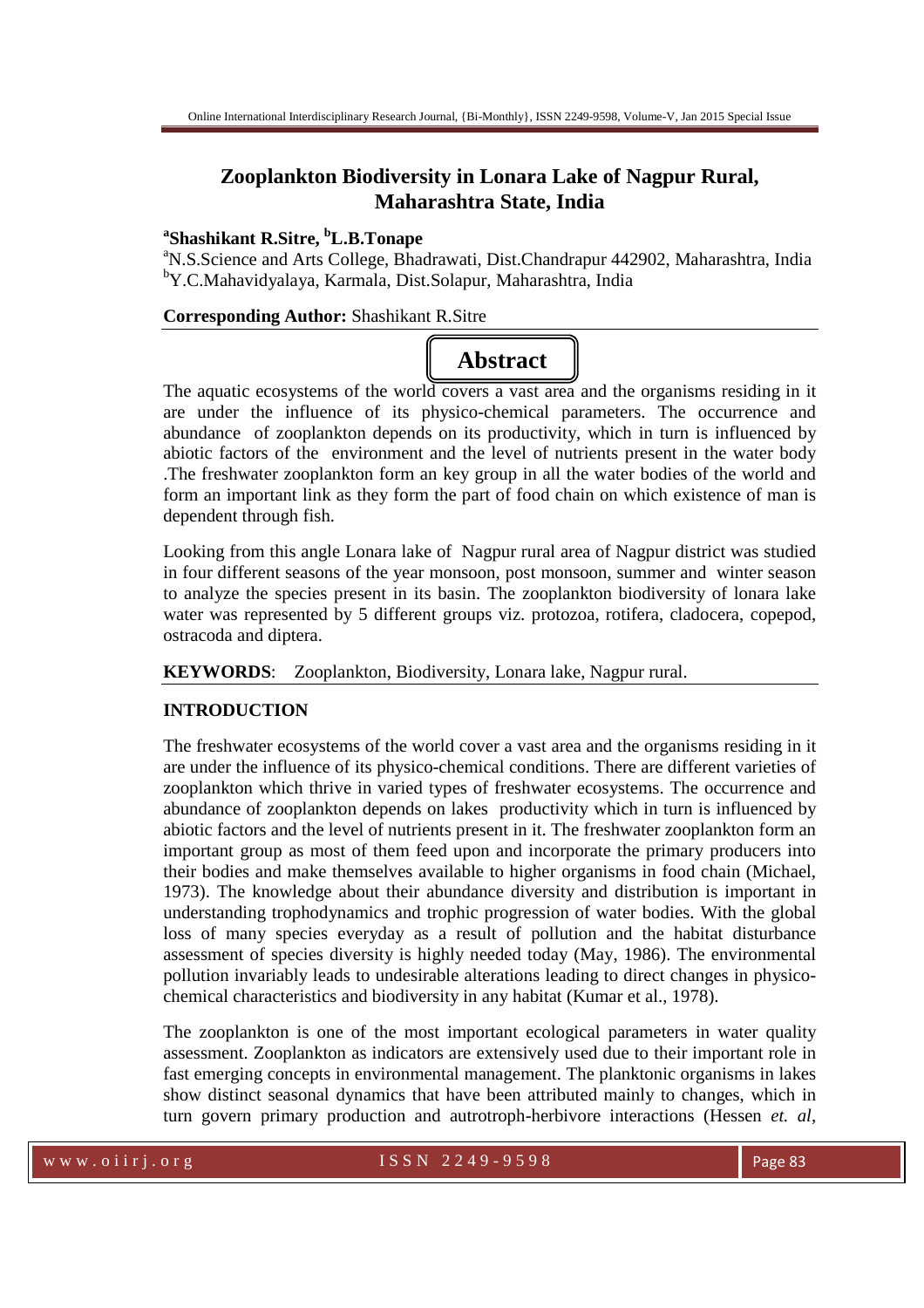2005). Since zooplankton play an important role in aquatic ecosystems as bioindicators of pollution, present investigation was carried out to evaluate the impact of pollution on the zooplankton population in Lonara lake a polluted rural lake of Nagpur district rural area having a catchment area of about 4-5 acres.

#### **MATERIALS AND METHDS**

The Lonara lake of Nagpur rural is a freshwater body in a vary sparse locality of Nagpur rural outskirts located about 10 kms. from Nagpur city towards north direction on Bokhara road (Koradi area). This water body is perennial in nature and is used for discharging nirmalya and religious things including idols of ganesha and various utsav materials regularly by the nearby villagers. Its water is getting polluted due to man made activities regularly. The idol immersion has disturbed its ecology completely. This lake is 5 feet deep in centre and about 2-3 feet deep on periphery and has a temple on its bank on north side. Zooplankton samples were collected from this lake in 4 different seasons from four different sides of this beautiful lake to assess the biodiversity. From each sampling spot about 50 lt. water was filtered through plankton net with silk bolting cloth mesh no. 25. Filtered water was preserved in 4% formalin and few drops of glycerine were added to it. The sample was qualitatively analyzed using Sedgewick Rafter Cell Method (APHA,1998). The zooplankton were identified using Edmondson (1959), Chandrashekhar and Kodarkar (1995), Dhanpathi (1974), Pennak (1978), Adoni (1985), Battish (1992).

#### **RESULT AND DISCUSSION**

The cladoceran components of zooplankton play an important role in benthic trophodynamics. Most of the cladoceran species are primary consumers and feed on microscopic algae and the fine particulates matter in the detritus thus influencing cycling of matter and energy in benthos (Jayabhaye and Madlapure, 2006).

*Mesocyclops leukarti* and *moina micrura* were recorded maximum in all the sampling stations. Therefore they were designated as bio-indicators of organic pollution in this water body. During monsoon period *moina micrura* was found to be dominant species from the cladocera group. Rotifers were found to be minimum in monsoon and post monsoon period. Similar findings were recorded by Rajan et al., (2007) in 3 polluted water bodies in Tamil Nadu. Pradhan et al (2006) also reported minimum rotifer in monsoon and post monsoon period.

During summer the increasing temperature enhances the rate of decomposition due to which the water becomes nutrient rich similarly due to concentration followed by evaporation in summer season the copepods might be reduced and finally disappeared in summer season. They are resumed again in monsoon due to dilution of water. The cyclopoid copepods were reported as pollution sensitive taxa by Verma et al. (1984) and Jain and Dhamija (2000).

Rotifer richness and diversity were found to be maximum in summer indicating the influence of temperature. Protozoan population was recorded at peak in summer months and their count remains low during monsoon period. Dilution of water caused by

w w w . o i i r j . o r g I S S N 2 2 4 9 - 9 5 9 8 Page 84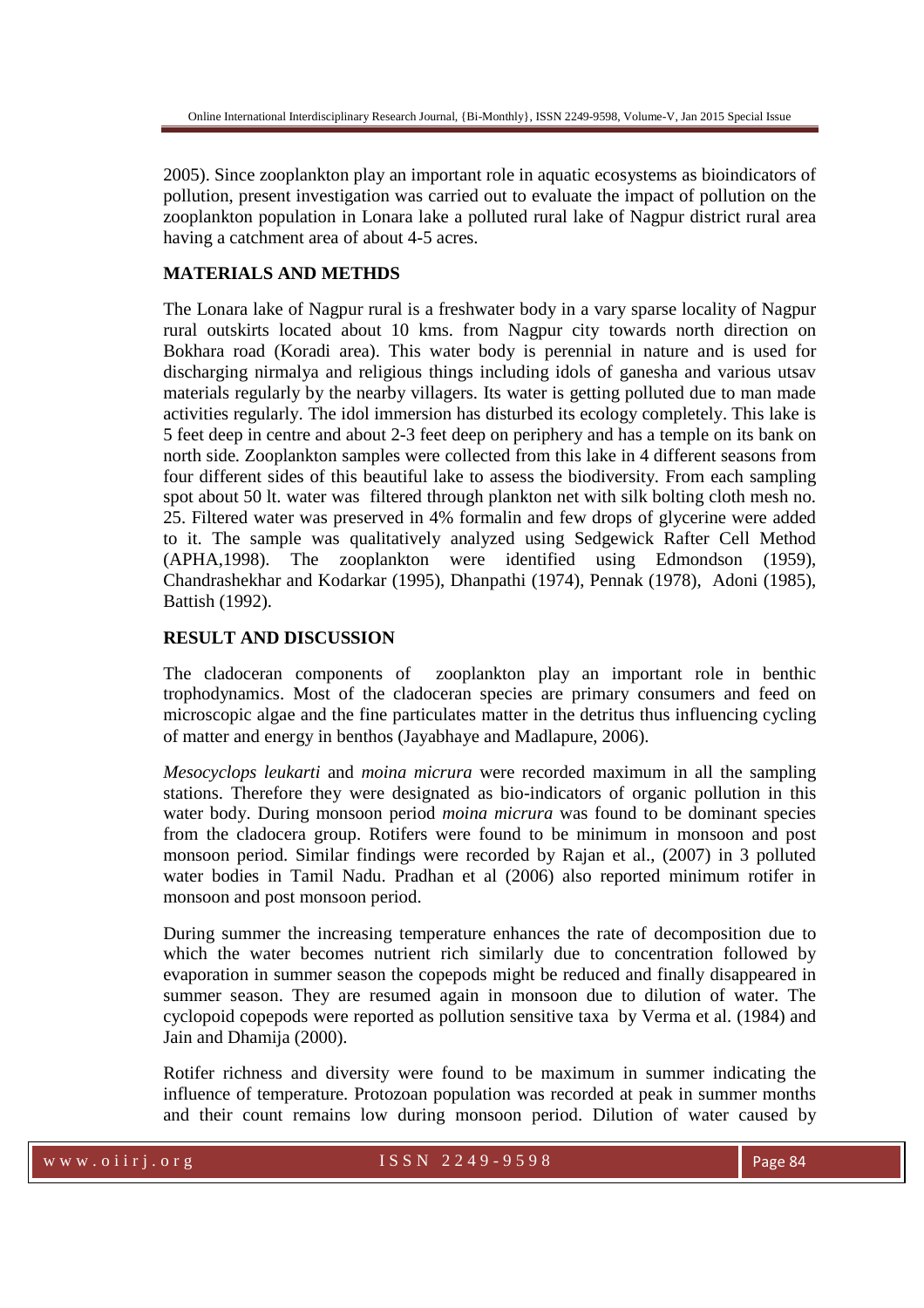monsoon rains may explain low protozoan count observed during monsoon while maximum population during summer.

During the present investigation cladocera were found to be maximum in summer season followed by winter and minimum in monsoon. The maximum population of cladocera in summer and winter may be attributed to favorable tempearure and availability of food in the form of bacteria, nanoplankton and suspended detritus while in the monsoon the factors like water temperature, dissolved oxygen turbidity and transparency play an important role in controlling the diversity and density of cladocera. Maximum ostracod population was recorded in summer while minimum in rainy season. Rotifers are chiefly freshwater forms and presence of these organisms in abundance is related to suitable conditions for their survival in summer season. The occurrence of *keratella* with *Brachionus* indicate the nutrient rich status of water body (Berzins and Pejler, 1987).

#### **REFERENCES**

Adoni, A.D.(1985). Workbook on Limnology (Ed). Department of Environment, Government of India, Bandona Printing Service, New Delhi.

APHA, (1998). Standard Methods for Examination of Water and Wastewater, APHA, Washington.

Battaish, S.K.(1992). Freshwater Zooplankton of India, Oxford and IBH Publishers.

Berzins, B and B.Pejler (1987). Rotifer occurrence in relation to <sub>P</sub>H. *Hydrobiologia*. Vol 182 : 171-182.

Chandrashekhar, S.V.A and M.S.Kodarkar (1995). Studies on *Brachionus* from Saroornagar lake, Hyderabad. *J.Aqua.Biol*. 10(1) : 48-52.

Dhanpathi ,M.V.S.S.S (1974). Rotifer from Andhra Pradesh, Part I .*Hydrobiol.* 45 (4) : 357-372.

Edmondson, W.T. (1992). Freshwater Biology, II*nd* edition, John Wiley and Sons New York. 1248 pp.

Hessen, D,O.,Ellen Van Donk and Ramesh Gulati (2005). Seasonal seston stoichiometry : effects on zooplankton in cynobacteria dominated lakes. *J.Plankton Res*. Vol. 27 No. 5 pp. 449-460.

Jayabhaye V.M. and V.R.Madlapure (2006). Studies on zooplankton diversity in Parola Dam, Hingoli, Maharashtra,India.*J.Aqua.Biol.*Vol. 21 (2): 67-71.

Kumar J.K.,M.A.Khan, M.Azizhussain and M.Mehmood (1978). Observation on diurnal variations in hydrobiological conditions of two fish ponds, Hyderabad. *Comp.Physiol.Ecol*: 3 pp 111-114.

May R.M. (1986). How many species are there? Nature, Vol 324: 514-515

Michael R.G. (1979). A Guide to the Study of Freshwater Organisms : 2 Rotifera.

w w w . o i i r j . o r g  $1 S S N 2 2 49 - 9598$  Page 85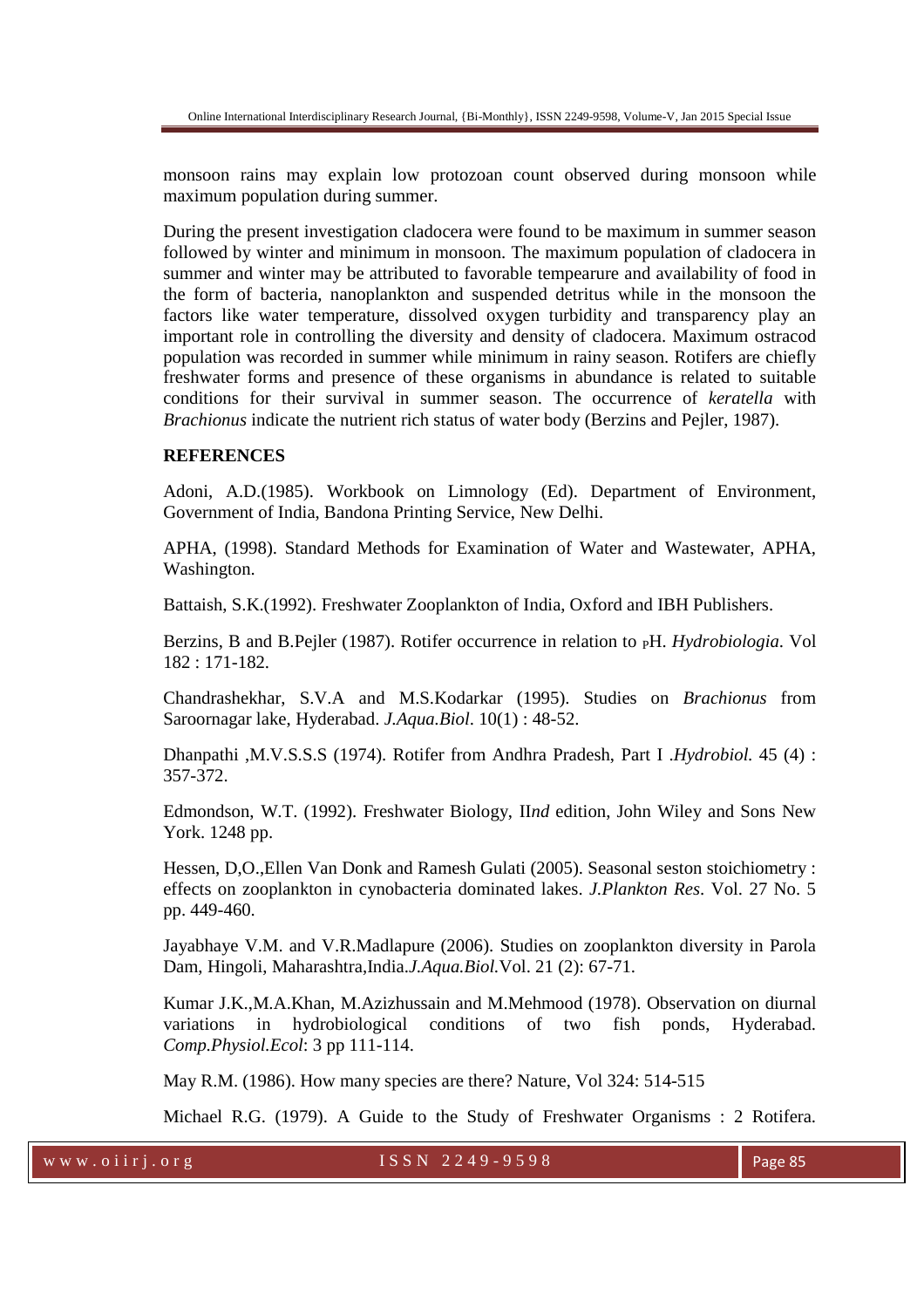*J.Madurai Univ*. Suppl. Vol.I : 23-26.

Prasenjit Pradhan, Sunirmal Giri and Kumar Chakraborty (2006). Ecological gradients determining the density and diversity of rotifers in a freshwater rive system of south west bendal,India. *J.Aqua.Biol*. 21 : 19-28.

Pennak R.W.(1978). Freshwater Invertebrates of the United States, 2<sup>nd</sup> edition John Wiley and Sonc, Inc.New York.

Rajan M.K. , Mahendran M., Pavaraj M and S.Muniasamy (2008). Zooplanktonic assemblage in three pollluted water bodies of virudhanagar district, Tamil Nadu. *J.Aqua Biol*. Vol. 23(1): 18-21.

Verma S.R.,Permanand Sharma,Alok Tyadi ,Savita ranik ,Ashok Kumar Gupta and R.C.Dalela (1984).Pollution and saprobic status of eastern kalinandi. *Limnologia* (Berlin) 15 (1): 69-133.

| Group                          | <b>Summer</b> | <b>Monsoon</b> | Post           | <b>Winter</b>  |
|--------------------------------|---------------|----------------|----------------|----------------|
|                                |               |                | <b>Monsoon</b> |                |
| <b>ROTIFERA</b>                | $+$           | $+$            | $\pm$          | $+$            |
| Filinia longiseta              | $+$           | $+$            | $+$            | $+$            |
| Cephalodella sps.              | $+$           |                | $+$            | $\ddot{}$      |
| Epiphanes senta                | $+$           | $\blacksquare$ | ۰              | ۰              |
| Colurella obtusa               | $+$           |                |                | $\blacksquare$ |
| Keratella tropica              | $+$           | $+$            | ۰              | $\blacksquare$ |
| Lecane luna                    | $\ddot{}$     |                |                | $+$            |
| Lepadella ovalis               | $+$           |                | $+$            | $+$            |
| Monostylla bulla               | $\ddot{}$     |                | $\pm$          | $+$            |
| Polyarthra sps.                | $+$           | $\blacksquare$ |                | $\blacksquare$ |
| Trichocerca sp                 | $+$           |                |                | $+$            |
| <b>Brachionus</b> angularis    | $+$           | $+$            |                | $\blacksquare$ |
| <b>Brachionus</b> forficula    | $+$           | $+$            | $\ddot{}$      | $+$            |
| <b>Brachionus calyciflorus</b> | $+$           | $\pm$          | $\pm$          | $+$            |
| Testudinella patina            | $+$           |                |                | $\blacksquare$ |
| Tripluchlanis plicata          | $+$           | $\blacksquare$ | $\blacksquare$ | $\blacksquare$ |
| Hexarthra mira                 | $+$           |                | $\pm$          | $\blacksquare$ |
| Horella brahmi                 | $+$           |                |                | $\blacksquare$ |
| Protozoa                       |               |                |                |                |
| Bursaria truncatella           | $+$           | $+$            | $\blacksquare$ | $\blacksquare$ |
| Paramoecium sp.                | $+$           | $+$            | $+$            | $+$            |
| Vorticella                     | $+$           |                | $\pm$          | $+$            |
| Chlamydomonas sp.              | $\ddagger$    |                | $\pm$          | $+$            |

|                                                | Table 1: Biodiversity of Zooplankton Species in Lonara lake of Nagpur Rural |  |  |  |  |
|------------------------------------------------|-----------------------------------------------------------------------------|--|--|--|--|
| Area During Four Different Seasons of the Year |                                                                             |  |  |  |  |

w w w . o i i r j . o r g and the set of  $\sim$  ISSN 2249-9598 Page 86